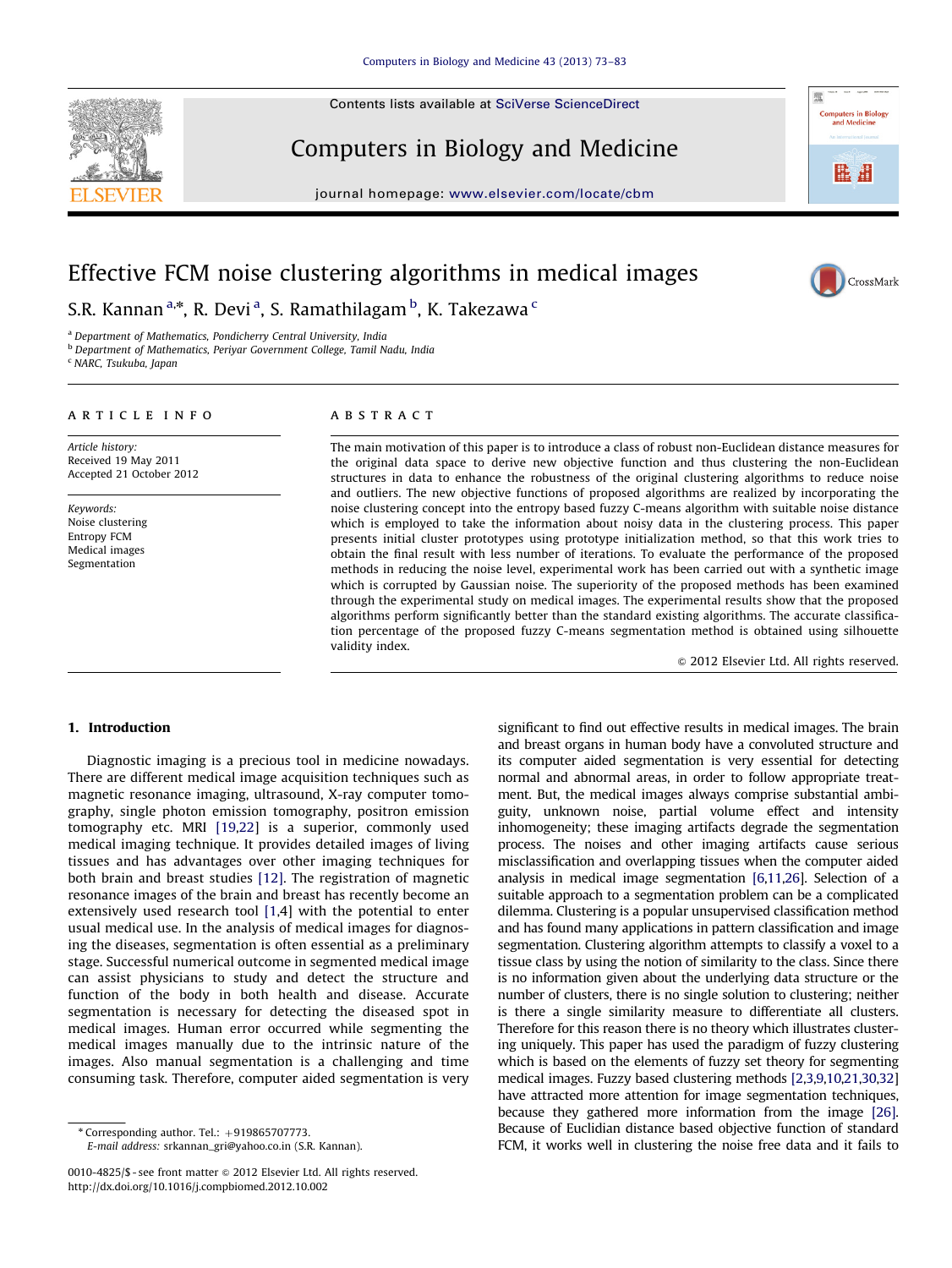cluster the dataset degraded by noise. In order to improve the robustness of the FCM algorithm [\[18,11,31](#page--1-0),[25](#page--1-0)], variants of FCM based algorithms are derived by replacing the squared-norm with other measures [\[7,29](#page--1-0)] to cluster more general datasets. Though some applications of FCM to real clustering problems have proved the good characteristic of this algorithm with respect to stability and partition quality, it is well known in the literature that FCM is not robust against outliers and noise [\[17,5,14,12\]](#page--1-0). Noise is a random error or a parasite, which is an invalid value but outlier is valid; an outlier is an observation of the data that deviates from other observations so much that it arouses suspicions that it was generated by a mechanism different from most part of the data [\[28\]](#page--1-0). Even a single outlier element can totally spoil the least squares estimate and thus the outcome of least square based clustering methods such as hard C-means (HCM) and the fuzzy C-means algorithm (FCM) [\[8\].](#page--1-0) Because of these reasons, Ohashi [\[24\]](#page--1-0) made an effort to deal with the noise sensitivity in fuzzy C-means algorithms. Regrettably, his effort seems to be virtually unidentified in the clustering community. Dave proposed the idea of a noise cluster to deal with noisy data in the clustering approach known as NC [\[13\]](#page--1-0) to modify the objective function directly. The NC clustering method of Dave characterizes the fixed noise distance  $\delta$ , which is a constant parameter that cannot be executed in the clustering process in a fully automatic way for all datasets. Though some solutions [\[15,16](#page--1-0)] have been introduced in the literature to automatically choose the optimal value of noise distance, the estimation of this value is still an open-problem. In this work we introduce a robust technique for this noise distance to deal with the noisy data which has proven to be effective without prior knowledge about the data.

To eradicate the shortcomings of recent fuzzy C-means algorithms in data clustering and medical image segmentation, this paper presents three new robust fuzzy C-means methods based on kernel-induced distance, effective noise distance, entropy and an additional term for clustering the breast and brain medical images. The robust objective functions of proposed FCMs are primarily developed for improving the robustness to get meaningful clusters and robustness to noise and outliers. The additional term and entropy term have been introduced in the robust fuzzy C-means in order to deal with the uncertainty in large datasets and improve the strength of the clustering result. And we also introduce an effective cluster initialization algorithm for removing the blindness of random initialization in order to reduce the computational time of the clustering process. The proposed algorithms are compared with existing algorithms to explore the accuracy of our proposed approach through synthetic image which is corrupted by Gaussian noise, benchmark dataset and medical images.

The rest of the paper is organized as follows: Section 2 presents the notions of introducing the proposed approach. The effective proposed algorithms are presented in [Section 3](#page--1-0). [Section 4](#page--1-0) introduces the prototypes initialization method. The experimental results and validation of proposed algorithms are provided in [Section 5](#page--1-0). Finally, the conclusions are summarized in [Section 6](#page--1-0).

#### 2. Notions

In this section we present some concepts that are needed later on. In particular we review some algorithms for fuzzy clustering with entropy and noise cluster concept especially in fuzzy C-means. The FCM clustering algorithm is defined in terms of the minimization problem. In the case of FCM, the solutions must satisfy the following constraints  $u_{ik}\varepsilon[0,1]$ ,  $1 \le i \le n$ ,  $1 \le k \le c$ .

$$
\sum_{i=1}^{n} u_{ik} > 0, \quad k\varepsilon\{1, 2, \cdots, c\}
$$
 (1)

$$
\sum_{k=1}^{c} u_{ik} = 1, \quad 1 \le i \le n
$$
 (2)

Constraint (1) guarantees that no cluster is empty. Condition (2) ensures that the sum of membership degrees of each datum is equal to 1. The FCM method is defined in terms of the optimization of the following objective function:

$$
J_{FCM}(U,V) = \sum_{i=1}^{n} \sum_{ki=1}^{c} (u_{ik})^{m} ||x_i - v_k||^2
$$
 (3)

where  $m\varepsilon(1,\infty)$  is a weighting exponent that is called a fuzzifier. In fuzzy clustering analysis, the number of clusters and the level of fuzziness need to be identified before clustering. If the clustering algorithm does generate relatively different groups, then the analysis should be performed with upper and lower values of level of fuzziness since the information gain would be important. In information theory, the Shannon entropy is a measure of the uncertainty associated with the random variable. The concept of fuzzy entropy is an extension of Shannon entropy. The concept of fuzzy entropy was introduced in 1972 and after that many modifications [\[23\]](#page--1-0) were introduced in original fuzzy C-means with the entropy term. The term entropy is similar to the average information content of a source and is defined as follows:

$$
E(U) = -\sum_{i=1}^{n} \sum_{k=1}^{c} u_{ik} \log u_{ik}
$$
 (4)

The entropy term attains its maximum value when there is a uniform distribution of membership grades (equal to  $1/c$ ). Based on these reasons, entropy term is used in clustering algorithms to get the additional information of the data which provides better partition in the clustering result. Thus researchers like to employ some form of entropy in the objective function of the clustering algorithm. The entropy based FCM method is defined in terms of the optimization of the following objective function:

$$
J_{EFCM}(U,V) = \sum_{i=1}^{n} \sum_{ki=1}^{c} u_{ik} d^{2}(x_{i},v_{k}) + \gamma \sum_{i=1}^{n} \sum_{k=1}^{c} u_{ik} \log u_{ik}
$$
(5)

where the parameter  $\gamma$  plays a similar role as the weighting exponent in FCM algorithm. This is the method that introduces fuzziness into the solution with a term based on entropy and a parameter  $\gamma$  ( $\gamma > 0$ ) that forces the solution to be fuzzy. Here the  $\gamma$  –  $>$  0, the second term becomes negligible and the algorithm yields a crisp solution. When  $y - > \infty$ , the clustering process provides a single cluster. The way to solve EFCM is an iterative process; the data set partitioning is carried out through an optimization of the objective function shown above, with the update of membership  $u_{ik}$  and the cluster center  $v_k$  by

$$
u_{ik} = \left(\sum_{j=1}^{c} \left(\frac{\exp(d^2(x_i, v_k)}{\exp(d^2(x_i, v_j)})\right)^{1/\gamma}\right)^{-1}
$$
(6)

$$
\nu_k = \frac{\sum_{i=1}^n u_{ik} x_i}{\sum_{i=1}^n u_{ik}}
$$
(7)

The main issue in FCM algorithm is sensitivity to noise and outliers. Data points which are not close to any cluster center are said to be noise or outliers. Outliers are data points which are significantly deviated from the remaining data points. Gathering the noise points as a separate cluster by a specific mathematical method is called noise clustering. The concept of noise clustering algorithm is the introduction of noise cluster that will contain noisy data points. Data points whose distance to all clusters exceeds a certain threshold are considered as noise. This distance is called noise distance. The objective function in the fuzzy C-means algorithm has one major drawback which is that it does